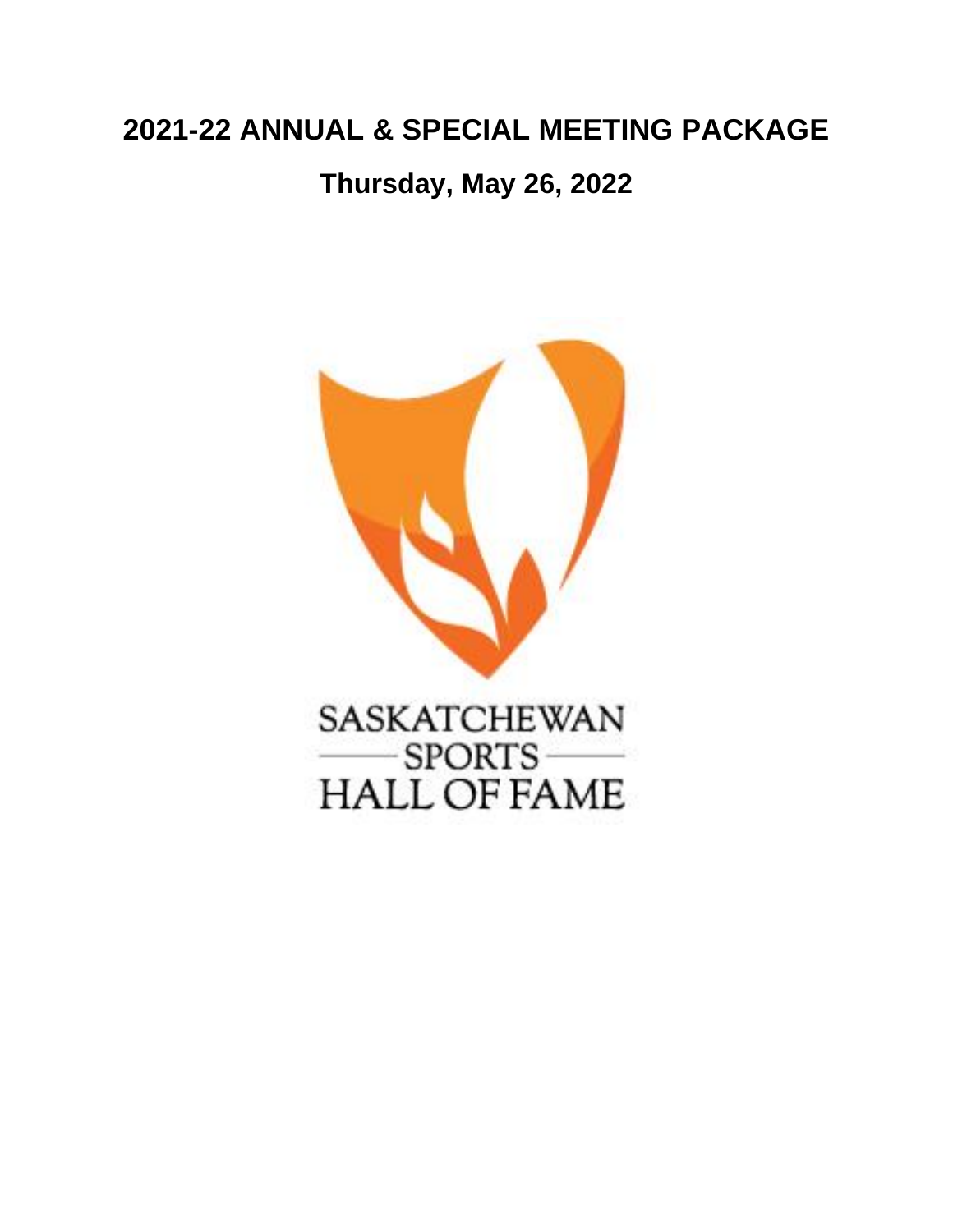## **ANNUAL & SPECIAL MEETING**

Saskatchewan Sports Hall of Fame 2205 Victoria Avenue Regina, Saskatchewan S4P 2L7

> Thursday, May 26, 2022 7:00 p.m.

## **AGENDA**

- 1. Call to Order
- 2. Welcome and Introduction of Guests
- 3. Approval of Agenda
- 4. Presentation of Minutes of 2021 A.G.M. May 27, 2021 and Motion of Approval
- 5. Presentation of Operating Budget for 2022/2023
- 6. Presentation of Independent Auditor's Report
- 7. Presentation of Financial Statement - 2021/2022 Audited Statement to March 31, 2022 as prepared by Virtus Group
- 8. Appointment of Auditor for Year 2022/2023
- 9. Chair's Report
- 10. Executive Director's Report
- 11. Sport History Project Report
- 12. Governance Committee Report
	- Amended Bylaws Article 3: Membership
	- Nominations & Elections
- 13. Other Business
- 14. Closing Remarks
- 15. Motion to Adjourn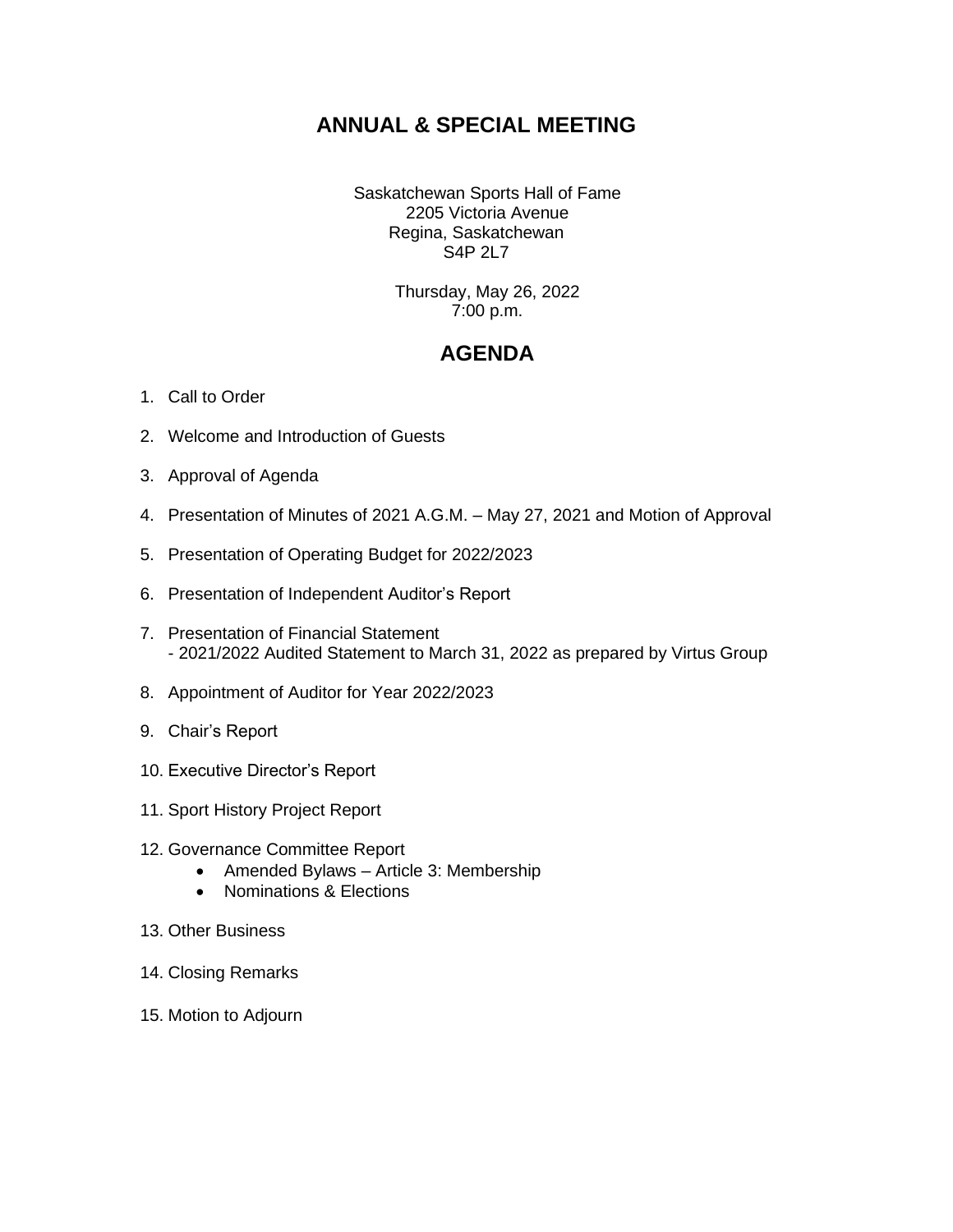## **2021-2022 BOARD OF DIRECTORS**

**Chair:** Robb Elchuk

**Vice Chair:** Trent Blezy

**Treasurer:** Mike Babcock

**Past Chair:** Rankin Jaworski

### **Directors:**

Samer Awadh Laurel Garven Tennille Grimeau Tim Leier Kelvin Ostapowich

## **STAFF**

**Executive Director:** Sheila Kelly

**Communications Coordinator:** Matthew Gourlie

> **Curator:** Bryann Seib

**Education Coordinator:** Vickie Krauss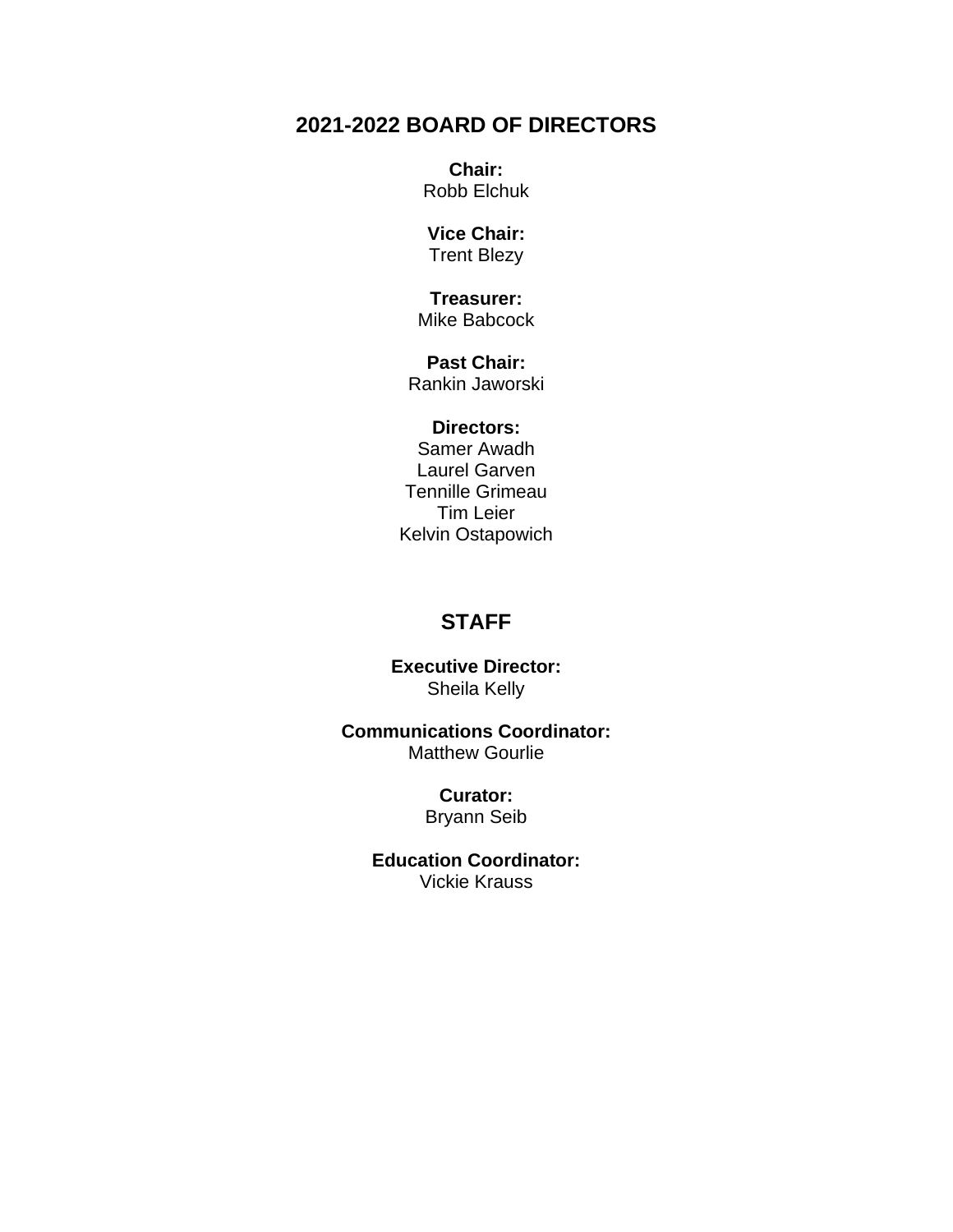## **ANNUAL & SPECIAL MEETING**

Saskatchewan Sports Hall of Fame 2205 Victoria Avenue Regina, Saskatchewan S4P 2L7

> Thursday, May 27, 2021 7:00 pm

Conducted via Microsoft Teams

## **MINUTES**

Present: Robb Elchuk (President) Regrets: Mike Babcock (Treasurer/Secretary) Kevin Dureau (Vice President) Rankin Jaworski (Past President) Samer Awadh **Lori Ebbesen** Trent Blezy Laurel Garven Tennille Grimeau Tim Leier Kelvin Ostapowich Diane Lemon (Member) {joined the meeting at 7:19 pm} Lorrie Pettigrew (Member) Sheila Kelly (Staff – recorder) Matthew Gourlie (Staff) Bryann Seib (Staff) Vickie Krauss (Staff – recorder)

- 1. Call to Order
	- Robb Elchuk, President, called the meeting to order at 7:05 pm.
- 2. Welcome and Introduction of Guests
	- Robb Elchuk welcomed everyone to the meeting and proceeded with a roll call to confirm attendees.
- 3. Approval of Agenda

### **MOTION: Move approval of the agenda as circulated. DUREAU/OSTAPOWICH Carried**

- 4. Presentation of Minutes of 2020 A.G.M. May 28, 2020 and Motion of Approval
	- Sheila Kelly, Executive Director, presented the 2020 A.G.M. minutes, May 28, 2020, noting an error in the identification of Trent Blezy, Carol Chernishenko, Diane Lemon and Lorrie Pettigrew as "guests". These individuals are all members of the SSHF and should have been identified as such.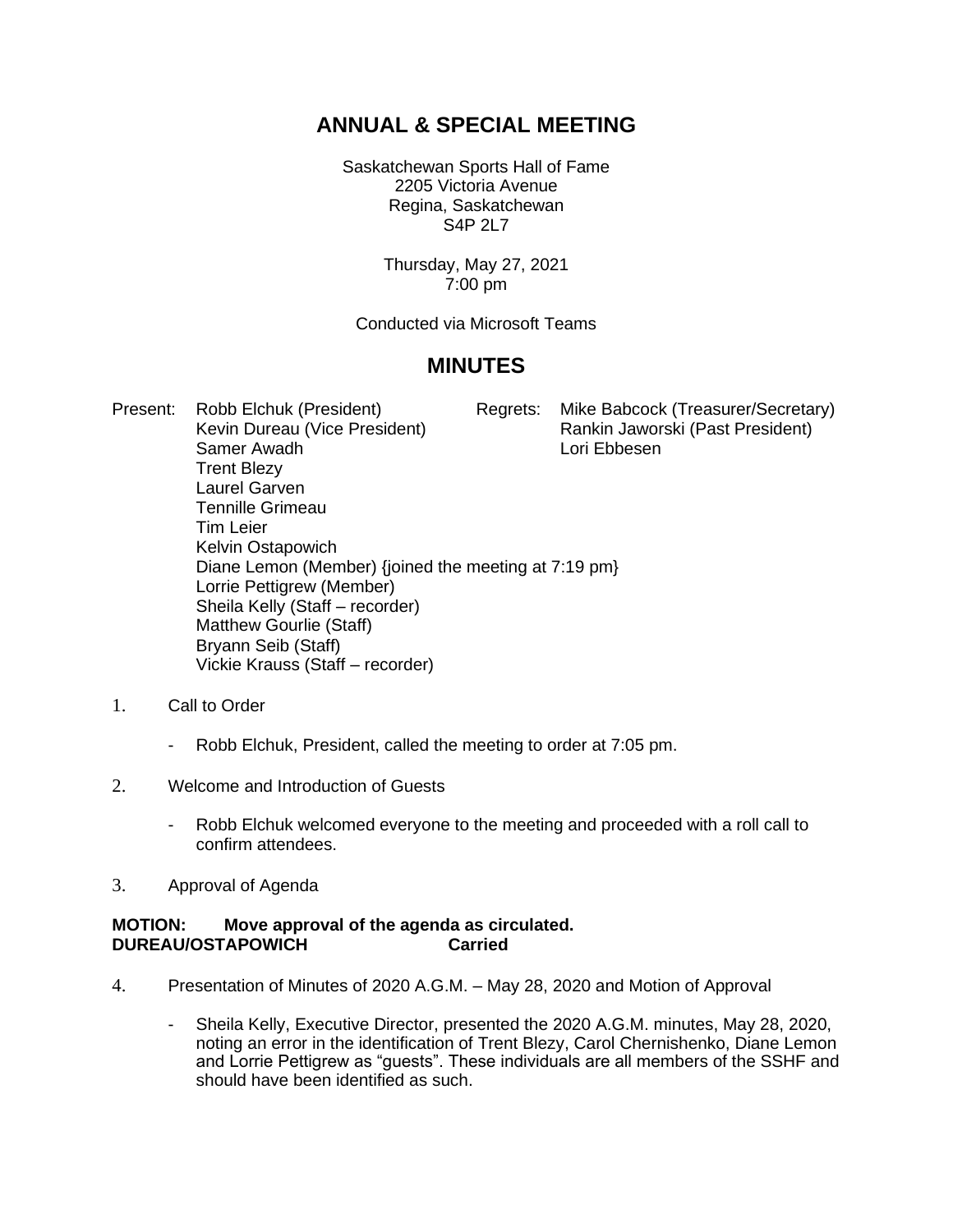## **MOTION: Move approval of the Minutes of the 2020 A.G.M. hosted on May 28, 2020, with the noted correction.**

### **LEIER/GRIMEAU Carried**

- 5. Presentation of Operating Budget for 2021/2022
	- Sheila Kelly presented the budget for 2021/22. The board approved the annual operating budget on January 7, 2021. Overall, the budget reflects more "normal" operating conditions for both revenues and expenses as the SSHF moves out of COVID-19.
- 6. Presentation of Independent Auditor's Report
	- Kevin Dureau, Vice President, presented the Auditor's Report in detail.
- 7. Presentation of Financial Statement
	- 2020/2021 Audited Statement to March 31, 2021 as prepared by Virtus Group
	- Kevin Dureau reviewed the Audited Financial Statement ending March 31, 2021 in detail.
- 8. Appointment of Auditor for Year 2021/2022

### **MOTION: Move that Virtus Group be re-appointed as the auditor for year 2021/2022. OSTAPOWICH/AWADH Carried**

- 9. President's Report
	- Please see circulated President's Report in the Annual Report.
- 10. Executive Director's Report
	- Please see circulated Executive Director's Report in the Annual Report.
	- Vickie Krauss, Education Coordinator, provided a synopsis of 2020/2021 programming initiatives.
	- Bryann Seib, Curator, provided a synopsis of 2020/2021 collection management activities.
	- Matthew Gourlie, Communications Coordinator, provided a synopsis of 2020/2021 communication activities.
- 11. Sport History Project Report
	- Please see circulated Sport History Project report in the Annual & Special Meeting Package.
- 12. Governance Committee Report
	- Revised Bylaws
		- Laurel Garven presented revisions to the Bylaws as outlined in the Annual & Special Meeting Package.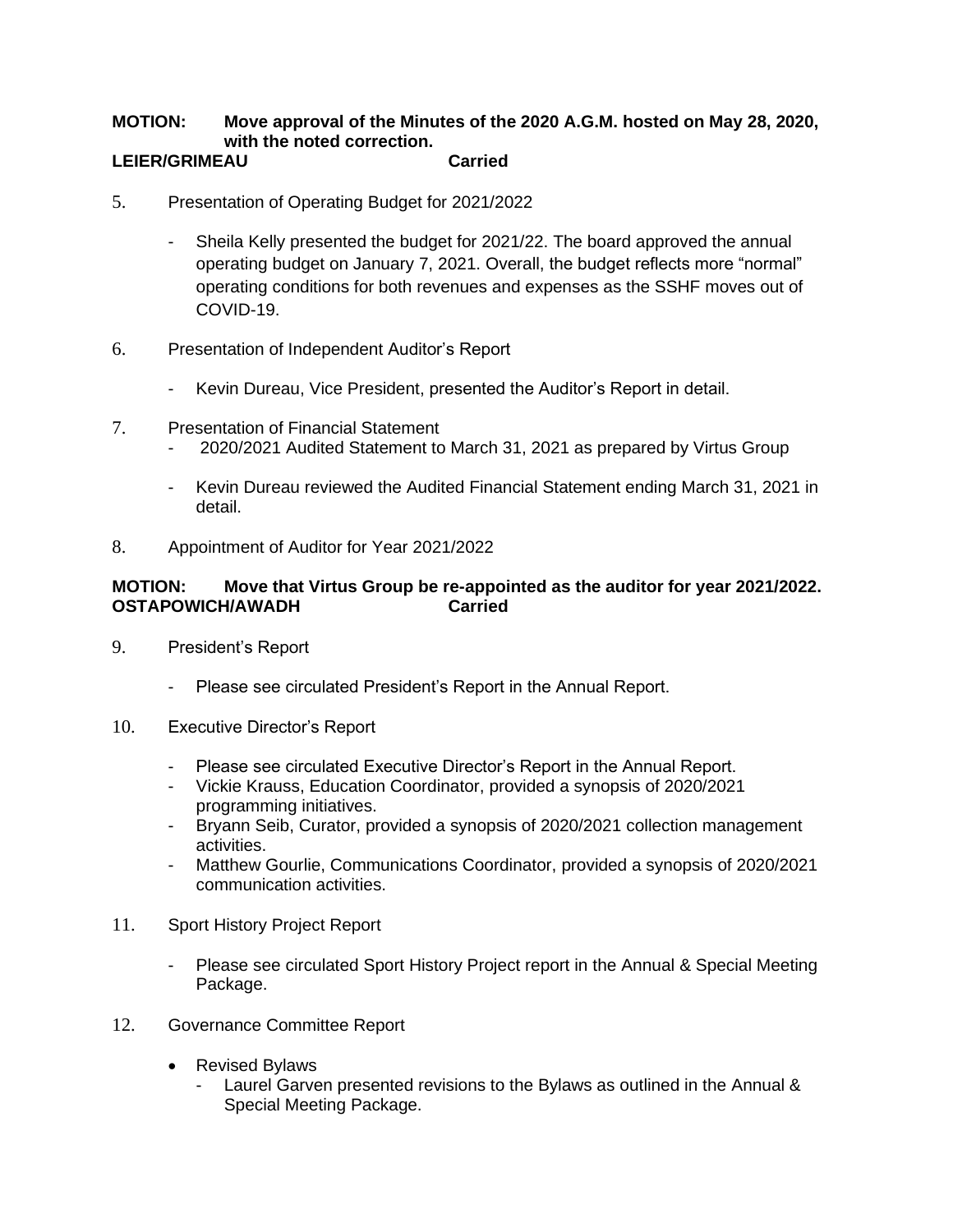### **MOTION: Move approval of the revised Bylaws as presented. GARVEN/DUREAU Carried**

- Nominations & Elections
	- Trent Blezy presented the nominations report as circulated in the Annual & Special Meeting Package; provided Kelvin Ostapowich and Tim Leier an opportunity to speak briefly about themselves and their interest in serving on the board; and proceeded to call for nominations from the floor three (3) times.

### **MOTION: MOVE that nominations cease. BLEZY/GARVEN**

- Trent presented the acclaimed slate of Kelvin Ostapowich and Tim Leier.
- Robb Elchuk congratulated everyone on their successful nomination to the board.
- 13. Other Business
	- Robb Elchuk recognized and thanked the two departing board members for their years of service:
		- $\circ$  Kevin Dureau who is leaving after five years. During that time Kevin has been part of the Audit Committee and Inductee Selection Committee, in addition to serving in the role of vice president in 2020/2021.
		- o Lori Ebbesen, a 2017 SSHF inductee for triathlon, is stepping down after serving for three years. Lori has served as chair of the Governance Committee.
	- Kevin Dureau expressed his thanks for the opportunity to be involved with the SSHF and noted that he considers it a privilege to have served with everyone.
- 14. Closing Remarks
	- Robb Elchuk closed out the meeting by thanking everyone for attending, thanking everyone for being strong supporters of the SSHF, and wishing the SSHF and everyone associated with it a great year.
- 15. Motion to Adjourn

**Motion to Adjourn at 8:12 pm DUREAU/OSTAPOWICH**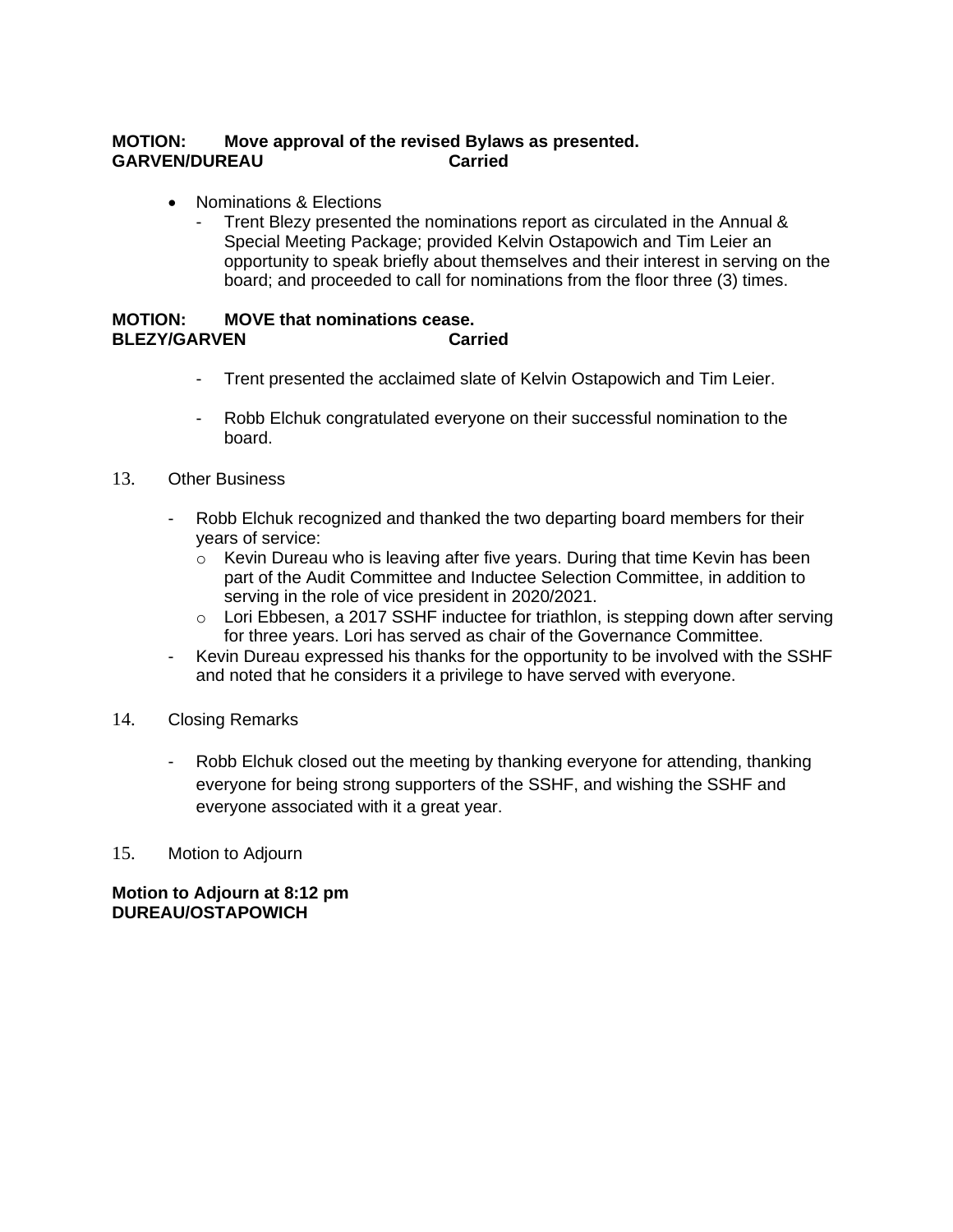## **SASKATCHEWAN SPORTS HALL OF FAME 2022-23 OPERATING BUDGET**

### SASKATCHEWAN SPORTS HALL OF FAME

ANNUAL BUDGET 2022/23 & 2023/24

| <b>REVENUE</b>                      |                                          | 2021/2022<br><b>2nd Revision</b><br>for COVID-19<br>(Dec 2021) | 2022/2023    | 2023/2024    |
|-------------------------------------|------------------------------------------|----------------------------------------------------------------|--------------|--------------|
| <b>A. SASK LOTTERIES TRUST FUND</b> |                                          |                                                                |              |              |
|                                     | (1) Annual Funding                       | \$413,300.00                                                   | \$413,300.00 | \$413,300.00 |
|                                     | (1a) One-time Annual Funding             |                                                                | \$63,200.00  | N/A          |
| $(2)$ MAP                           |                                          | \$49,100.00                                                    | \$49,300.00  | \$49,200.00  |
|                                     | (3) Sport History Project                | \$25,000.00                                                    | \$25,000.00  | \$25,000.00  |
|                                     | <b>SUBTOTAL</b>                          | \$487,400.00                                                   | \$550,800.00 | \$487,500.00 |
| <b>B. SELF HELP - INTERNAL</b>      |                                          |                                                                |              |              |
|                                     | (1) Membership Fees                      | \$15,000.00                                                    | \$15,000.00  | \$15,000.00  |
|                                     | <b>SUBTOTAL</b>                          | \$15,000.00                                                    | \$15,000.00  | \$15,000.00  |
| <b>C. SELF HELP - EXTERNAL</b>      |                                          |                                                                |              |              |
|                                     | (1) Donations (charitable tax receipted) | \$10,000.00                                                    | \$15,000.00  | \$20,000.00  |
| (2) Fundraising                     |                                          |                                                                |              |              |
|                                     | (i) Wine Evening                         | \$3,250.00                                                     | \$9,000.00   | \$10,000.00  |
|                                     | (a) Donations (charitable tax receipt)   | \$2,250.00                                                     | \$6,000.00   | \$6,000.00   |
| (3) Interest                        |                                          | \$1,500.00                                                     | \$1,000.00   | \$1,000.00   |
| (4) Sponsorship                     |                                          | \$7,500.00                                                     | \$10,000.00  | \$10,000.00  |
| (5) Induction                       |                                          |                                                                |              |              |
|                                     | (i) Ticket Sales                         | \$0.00                                                         | \$25,040.00  | \$21,000.00  |
|                                     | (ii) Ad Sales                            | \$0.00                                                         | \$15,000.00  | \$12,000.00  |
|                                     | (iii) Raffle Sales                       | \$0.00                                                         | \$0.00       | \$0.00       |
|                                     | (iv) Sponsorship                         | \$0.00                                                         | \$24,500.00  | \$21,765.00  |
|                                     | (v) Donations (charitable tax receipted) | \$0.00                                                         | \$15,610.00  | \$14,500.00  |
|                                     | (6) Outreach Exhibits & Research Fees    | \$3,000.00                                                     | \$6,500.00   | \$7,500.00   |
|                                     | (7) Non-SLTF Grants                      | \$195,966.00                                                   | \$25,000.00  | \$25,000.00  |
|                                     | (8) Sport Investor Club                  |                                                                | N/A          | N/A          |
|                                     | (9) Other - Unappropriated Surplus       | N/A                                                            | \$20,000.00  | \$20,000.00  |
|                                     | <b>SUBTOTAL</b>                          | \$228,466.00                                                   | \$172,650.00 | \$168,765.00 |
|                                     | <b>TOTAL</b>                             | \$730,866.00                                                   | \$738,450.00 | \$671,265.00 |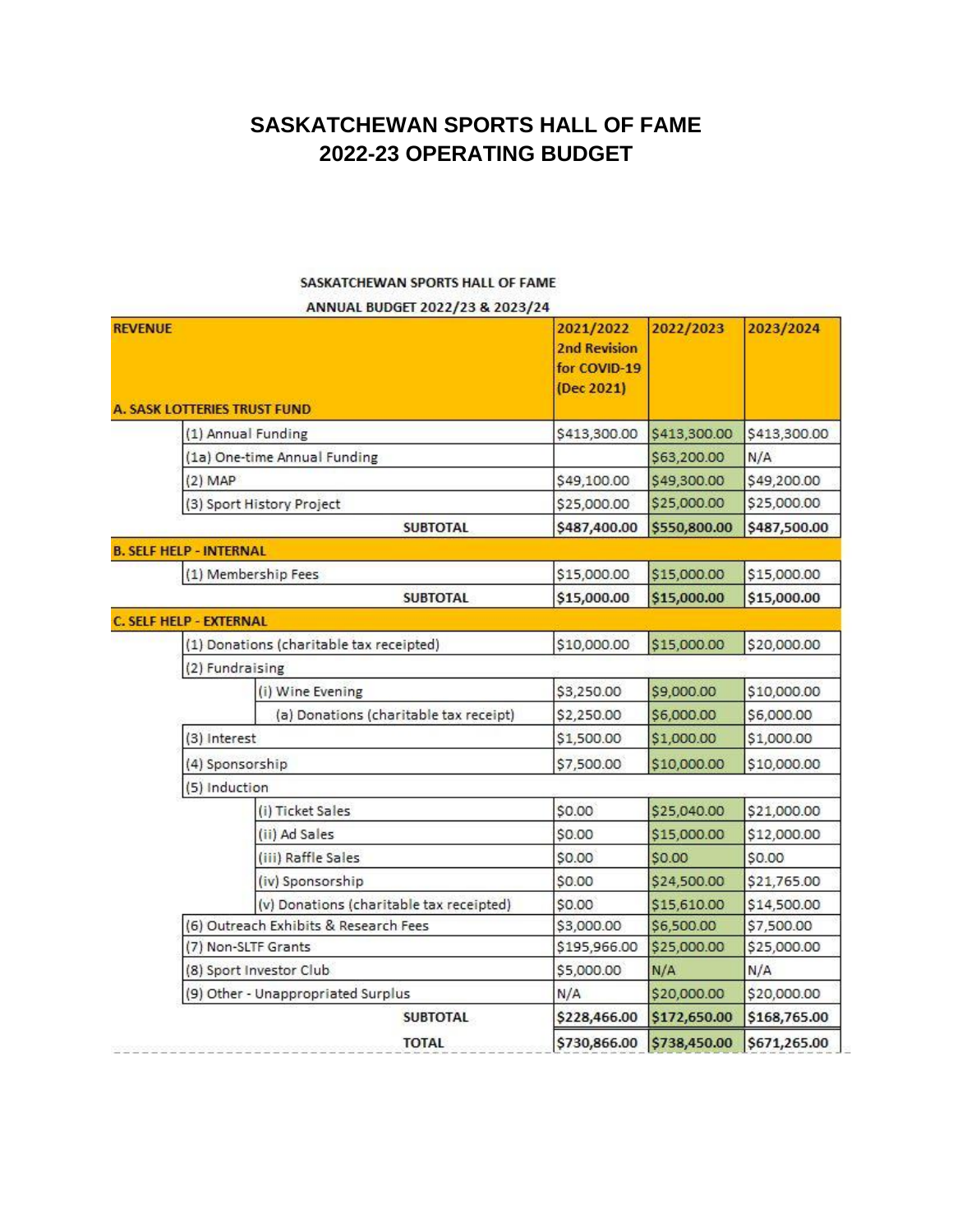|                  | (1) Salaries & Benefits                                      | \$278,000.00 | \$340,945.00 | \$285,114.00 |
|------------------|--------------------------------------------------------------|--------------|--------------|--------------|
|                  | (2) Office Operations                                        |              |              |              |
|                  | (i) Rent                                                     | \$126,980.00 | \$129,519.00 | \$132,110.00 |
|                  | (ii) Parking                                                 | \$4,272.00   | \$4,357.00   | \$4,445.00   |
|                  | (iii) Operating Costs (i.e. postage, telephone, d\$17,000.00 |              | \$15,200.00  | \$16,000.00  |
|                  | (iv) Bank Fees                                               | \$2,000.00   | \$2,000.00   | \$2,000.00   |
|                  | (v) Office Equipment                                         | \$4,450.00   | \$3,244.00   | \$3,500.00   |
|                  | (3) Insurance                                                | \$11,000.00  | \$11,500.00  | \$11,500.00  |
|                  | (4) Legal Fees                                               | \$500.00     | \$500.00     | \$500.00     |
|                  | (5) Audit Fees                                               | \$6,750.00   | \$6,750.00   | \$6,750.00   |
|                  | (6) Accounting Fees                                          | \$2,000.00   | \$2,200.00   | \$2,400.00   |
| (7) Staff Travel |                                                              | \$1,500.00   | \$7,987.00   | \$7,229.00   |
| (8) Other        |                                                              |              |              |              |
|                  | <b>SUBTOTAL</b>                                              | \$454,452.00 | \$524,202.00 | \$471,548.00 |

### **B. CAPACITY/INTERACTION**

| <b>SUBTOTAL</b>              | \$33,115.00 | \$33,942.00 | \$28,407.00 |
|------------------------------|-------------|-------------|-------------|
| (9) Other                    |             |             |             |
| (i) Wine Evening             | \$2,500.00  | \$5,000.00  | \$5,000.00  |
| (8) Fundraising Expenses     |             |             |             |
| (7) Professional Memberships | \$1,500.00  | \$1,500.00  | \$1,500.00  |
| (iii) Television             | \$1,665.00  | \$4,550.00  | \$1,665.00  |
| (ii) Print                   | \$1,000.00  | \$1,000.00  | \$1,000.00  |
| (i) Online Activations       | \$2,000.00  | \$2,000.00  | \$2,000.00  |
| (6) Marketing & Promotions   |             |             |             |
| (iii) Print                  | \$250.00    | \$500.00    | \$500.00    |
| (ii) Website                 | \$18,500.00 | \$1,000.00  | \$1,000.00  |
| (i) Social Media             | \$500.00    | \$500.00    | \$500.00    |
| (5) Communications           |             |             |             |
| (ii) AGM                     | \$0.00      | \$842.00    | \$842.00    |
| (i) Board & Executive        | \$1,000.00  | \$5,500.00  | \$5,500.00  |
| (4) Meetings                 |             |             |             |
| (3) Awards & Recognition     | \$3,200.00  | \$1,500.00  | \$1,500.00  |
| (2) Professional Development | \$1,000.00  | \$2,050.00  | \$2,400.00  |
| (1) Planning/Annual Retreat  | \$0.00      | \$8,000.00  | \$5,000.00  |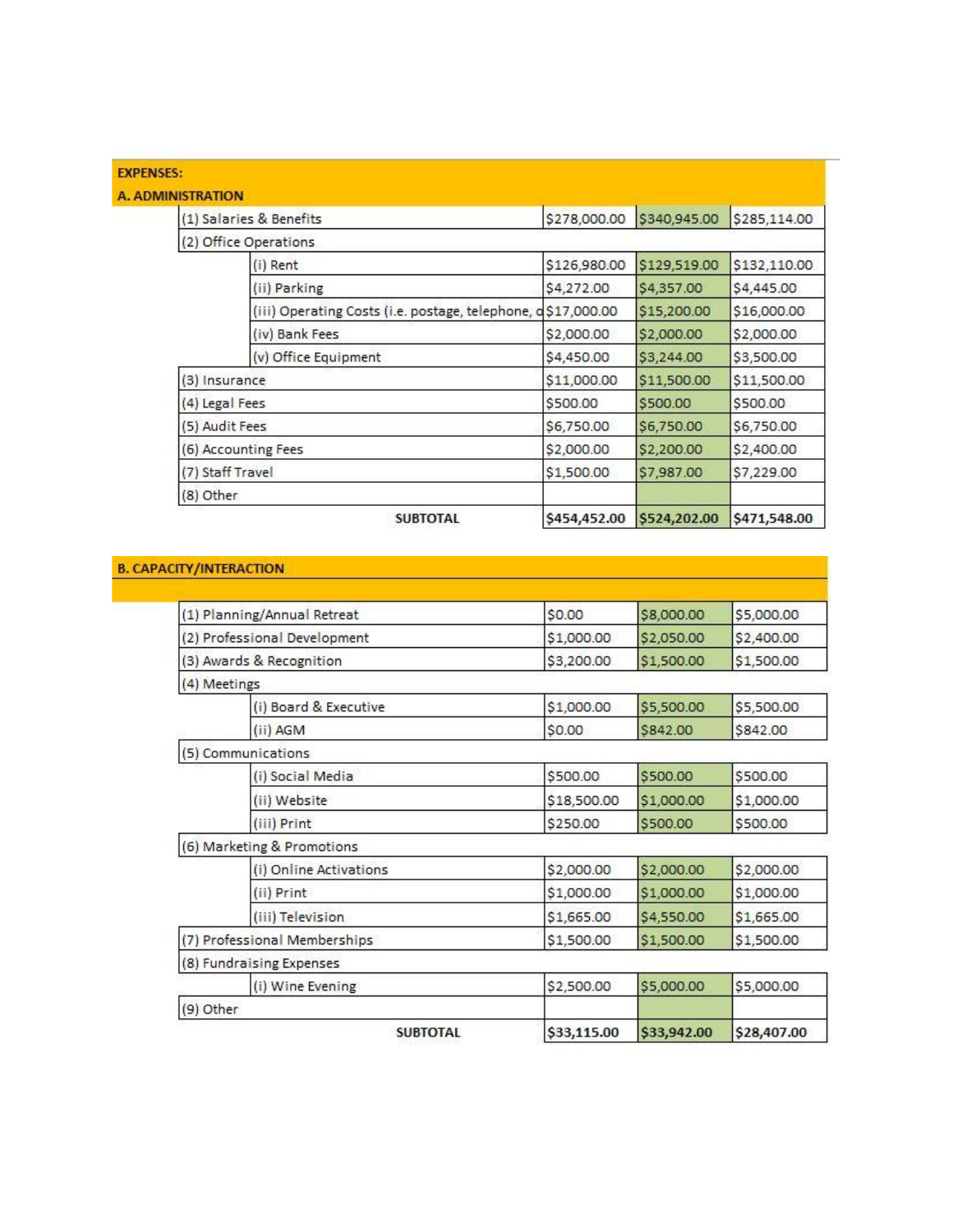|                              | (1) Collection Management                  |                   |              |              |              |
|------------------------------|--------------------------------------------|-------------------|--------------|--------------|--------------|
|                              | (i) Exhibit Development                    |                   | \$3,500.00   | \$2,500.00   | \$3,500.00   |
|                              | (ii) Digital Storage/Online Database       |                   | \$2,500.00   | \$125.00     | \$125.00     |
|                              | (iii) Conservation Supplies                |                   | \$0.00       | N/A          | N/A          |
|                              | (2) Traveling Mobile Exhibit               |                   |              |              |              |
|                              | (i) Activation Costs for Event Attendance  |                   | \$7,500.00   | \$7,500.00   | \$7,500.00   |
|                              | (ii) Activation Costs for Never Give Up    |                   | \$5,000.00   | N/A          | N/A          |
|                              | (3) Gallery Upgrades/Maintenance           |                   | \$5,000.00   | \$2,000.00   | \$2,000.00   |
| (4) Induction                |                                            |                   |              |              |              |
|                              | (i) Print & Publication                    |                   | \$0.00       | \$7,485.00   | \$5,990.00   |
|                              | (ii) Facility, Food, Beverage & Production |                   | \$0.00       | \$47,916.00  | \$48,510.00  |
|                              | (iii) Hosting                              |                   | \$1,000.00   | \$22,765.00  | \$14,100.00  |
|                              | (iv) Planned Giving Support                |                   | \$0.00       | \$500.00     | \$500.00     |
|                              | (5) Planned Giving                         |                   |              |              |              |
|                              | (i) Great-West Life Sport Legacy Program   |                   | \$4,200.00   | \$3,600.00   | \$3,600.00   |
|                              | (ii) Sport Investors Club Legacy Program   |                   | \$1,000.00   | \$1,000.00   | N/A          |
|                              | (iii) Planned Giving General               |                   | \$25,000.00  | \$3,000.00   | \$3,000.00   |
| (6) Education                |                                            |                   |              |              |              |
|                              | (i) Creating Active Champions - Summer     |                   | \$150.00     | \$250.00     | \$250.00     |
|                              | (ii) Never Give Up - spring & fall         |                   |              | \$4,400.00   | \$5,000.00   |
|                              | (iii) Interpretive Activities General      |                   | \$1,000.00   | \$2,000.00   | \$2,200.00   |
|                              | (iv) Heritage Fairs                        |                   | \$100.00     | \$100.00     | \$100.00     |
|                              | <b>SUBTOTAL</b>                            |                   | \$55,950.00  | \$105,141.00 | \$96,375.00  |
| <b>D. CATEGORICAL GRANTS</b> |                                            |                   |              |              |              |
|                              | (1) Sport History Project                  |                   | \$25,000.00  | \$25,000.00  | \$25,000.00  |
| $(2)$ MAP                    |                                            |                   | \$49,100.00  | \$49,300.00  | \$49,200.00  |
|                              | <b>SUBTOTAL</b>                            |                   | \$74,100.00  | \$74,300.00  | \$74,200.00  |
|                              | <b>TOTAL</b>                               |                   | \$617,617.00 | \$737,585.00 | \$670,530.00 |
|                              |                                            | NET INCOME/(LOSS) | \$113,249.00 | \$865.00     | \$735.00     |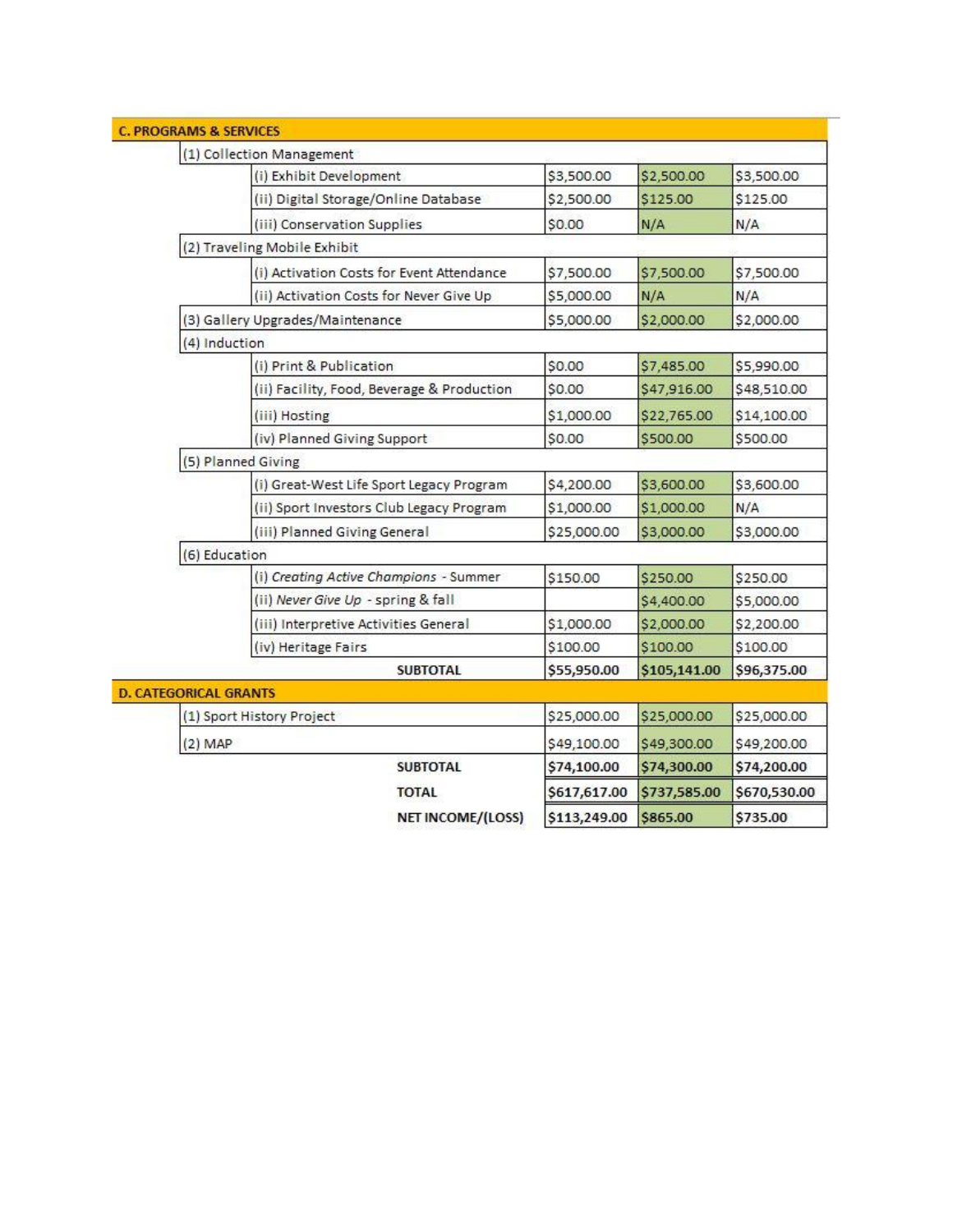### **SPORT HISTORY PROJECT (SHP) GRANT 2021-2022**

The Sport History Project (SHP) Grant is the envy of the sport heritage community in North America.

Unique to Saskatchewan, this grant allows organizations to capture and record, through a variety of means, the sport history of our province. Since its inception in the late 1980's the SHP has funded more than 40 publications, eBooks (both dedicated and produced in support of the print publications), and productions/exhibits. In addition, it has funded a number of archival management projects including the University of Saskatchewan Huskie Athletics archival collection and Special Olympics Saskatchewan archival holdings.

A list of the publications produced through the SHP can be found at the end of this report. Most of these titles can be found in your local library.

One of the SHP publications, *The Spirit of '89: Memories from the 1989 Jeux Canada Summer Games* written by Ned Powers, was recognized in 2015 by the International Sports Heritage Association's ISHY Awards for Best Book, Printed Hard-Cover or Soft-Bound by an Institution with a Budget US \$250,000 or More.

The SHP grant supports the diversity and inclusivity that is Saskatchewan. In 2021/22 the SHP Committee, comprised of Robb Elchuk, Don Gallo, Shirley Shockey, Don Steponchev and Sheila Kelly, was able to recommend to the SSHF board grant funding allocations to support Phase II and Phase III submissions from the Saskatchewan Games Council (SGC).

Having completed research in support of the 50-year history of the Saskatchewan Games through Phase I funding, the SGC received Phase II and limited Phase III funding in support of the following anniversary projects:

- An interactive pop-up exhibit on display to public and participants at the Games
- An interactive web-based timeline of the history of the Saskatchewan Games.
- A documentary-style video short that will be screened at the Opening and Closing Ceremonies, in addition to recording video footage from all aspects of the 50th Saskatchewan Games in order to use in legacy projects going forward.

It is anticipated that each of these projects will be edited for digital use and promoted via web and social media, allowing them to reach a wider audience and serve as lasting tools that will promote the accomplishments of Games stakeholders and the impacts of the Games themselves.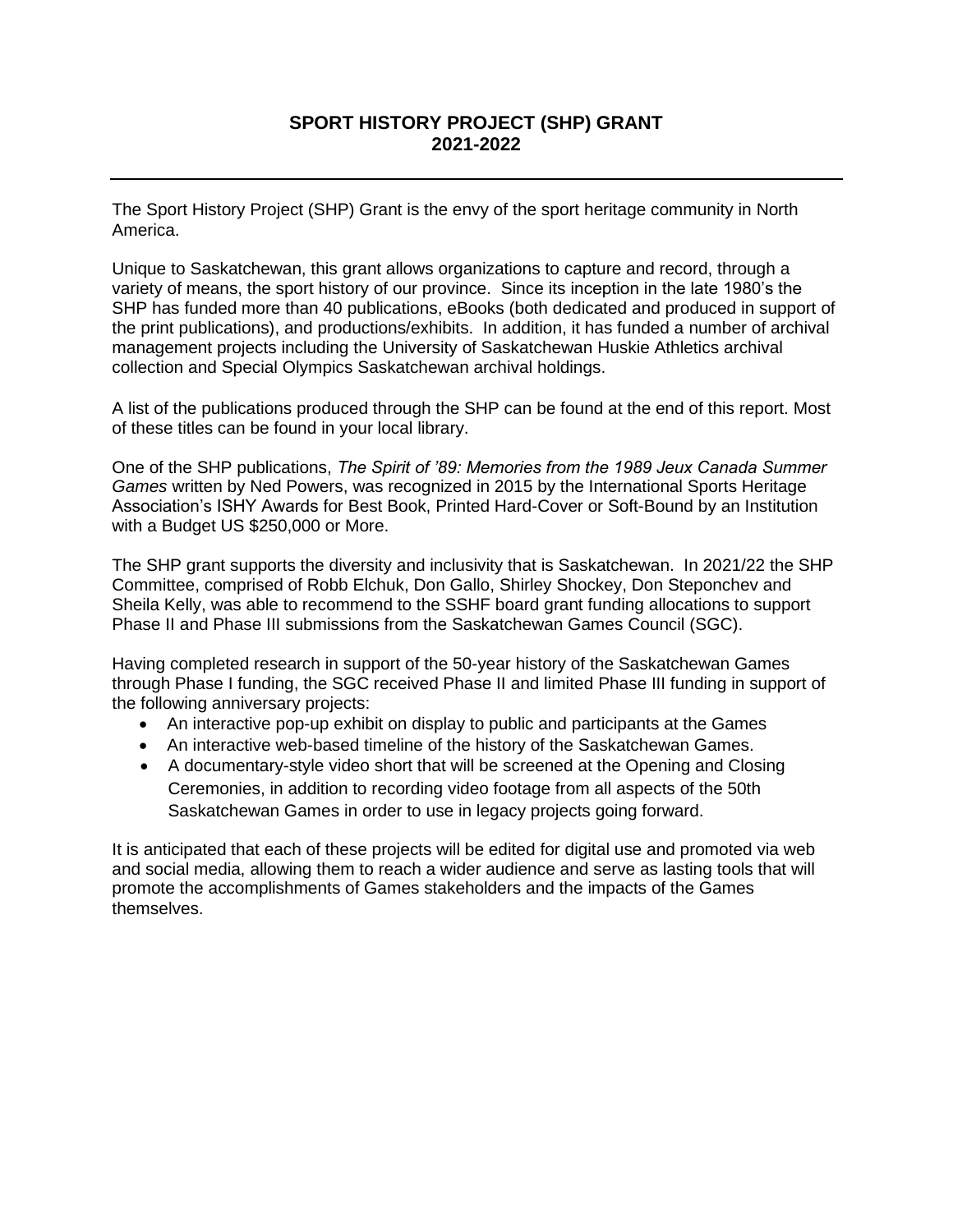#### **Sport History Project-Funded Literary Works:**

Andrews, Gary. *Fifty Years of Athletics in Saskatchewan: A History of the Saskatchewan High Schools Athletic Association*. Regina: Saskatchewan High School Athletics Association and the Saskatchewan Sports Hall of Fame and Museum, 1999.

Argan, William. *Saskatchewan Curling: Heartland Tradition (1882-1990)*. Regina: Saskatchewan Curling Association and the Saskatchewan Sports Hall of Fame and Museum, 1992. OUT OF PRINT

Bingaman, Sandra. *Breaking 100: A Century of Women's Golf in Saskatchewan*. Saskatchewan Ladies' Golf Association and the Saskatchewan Sports Hall of Fame and Museum, 1997.

Bingaman, Sandra. *Spinning Into the Spotlight: Figure Skating in Saskatchewan 1883-1996*. Regina, Saskatchewan Figure Skating Association and the Saskatchewan Sports Hall of Fame and Museum, 2000.

Bingaman, Sandra. *For the Love of the Game: Tennis in Saskatchewan 1883-2001*. Regina: Tennis Saskatchewan and the Saskatchewan Sports Hall of Fame and Museum, 2004.

Bingaman, Sandra. *Courts, Killshots, and Conquests: Saskatchewan Racquetball's First 46 Years*. Regina: Saskatchewan Racquetball Association and the Saskatchewan Sports Hall of Fame and Museum, 2007.

Bingaman, Sandra. *From Straw to Gold: A Century of Broomball in Saskatchewan*. Regina: Saskatchewan Broomball Association and the Saskatchewan Sports Hall of Fame and Museum, 2011.

Bingaman, Sandra. *Keeping the Shuttles Flying: A History of Badminton in Saskatchewan*. Regina: Saskatchewan Badminton Association and the Saskatchewan Sports Hall of Fame and Museum, 2013.

Boyle, Mickey. *Ninety Years of Golf: An Illustrated History of Golf in Saskatchewan*. Regina: Saskatchewan Golf Association, 1987. OUT OF PRINT

Bradley, Kenneth A. *Out-Of-Bounds: A Century of Golf in Moose Jaw*. Regina: Saskatchewan Golf Association and the Saskatchewan Sports Hall of Fame and Museum, 2012.

Brass, Dana. *Twisting and Tumbling Through Saskatchewan: A History of Gymnastics*. Regina: Saskatchewan Gymnastics Association and the Saskatchewan Sports Hall of Fame and Museum, 1992.

Brown, David W. *Saskatchewan Rugby: A History*. Regina: Saskatchewan Rugby Union and the Saskatchewan Sports Hall of Fame and Museum, 1992.

Conrad, Peter*. In the Winning Lane: A History of Competitive Swimming in Saskatchewan*. Regina: Swim Saskatchewan, Inc., 1990.

Davis, Darrell and Johnston, Ron. *Junior Hockey's Royal Franchise: The Regina Pats*. Regina: The Leader Post Foundation and the Saskatchewan Sports Hall of Fame and Museum, 2009.

Davis, Darrell and Solilo, John. *Football in Focus: Five Decades of Filming Pro Games*. Regina: DriverWorks Ink and the Saskatchewan Sports Hall of Fame and Museum, 2017.

DeRyk, Dick. *The Highest Skill: The Story of Karate in Saskatchewan*. Regina: Saskatchewan Karate Association, 1987.

Dewar, John D. *Basketball, Saskatchewan's Story: 1891-1989*. Regina: Basketball Saskatchewan Inc., 1989.

Dewar, John M. *Saskatchewan Soccer: A History*. Saskatoon: Saskatchewan Soccer Association, 1986.

Elasser, Douglas. *Magic Boards: A History of Skiing in Saskatchewan*. Regina: Saskatchewan Ski Association and the Saskatchewan Sports Hall of Fame and Museum, 1995.

Gidluk, Lynn. *Giving Us a Sporting Chance: The History of Sask Sport*. Regina: Sask Sport Inc. and Coteau Books, 2016.

Goplen, Henrietta. *Saskatoon Lion's Speed Skating Club, 1942-1987: 45 Years of History. 1987*.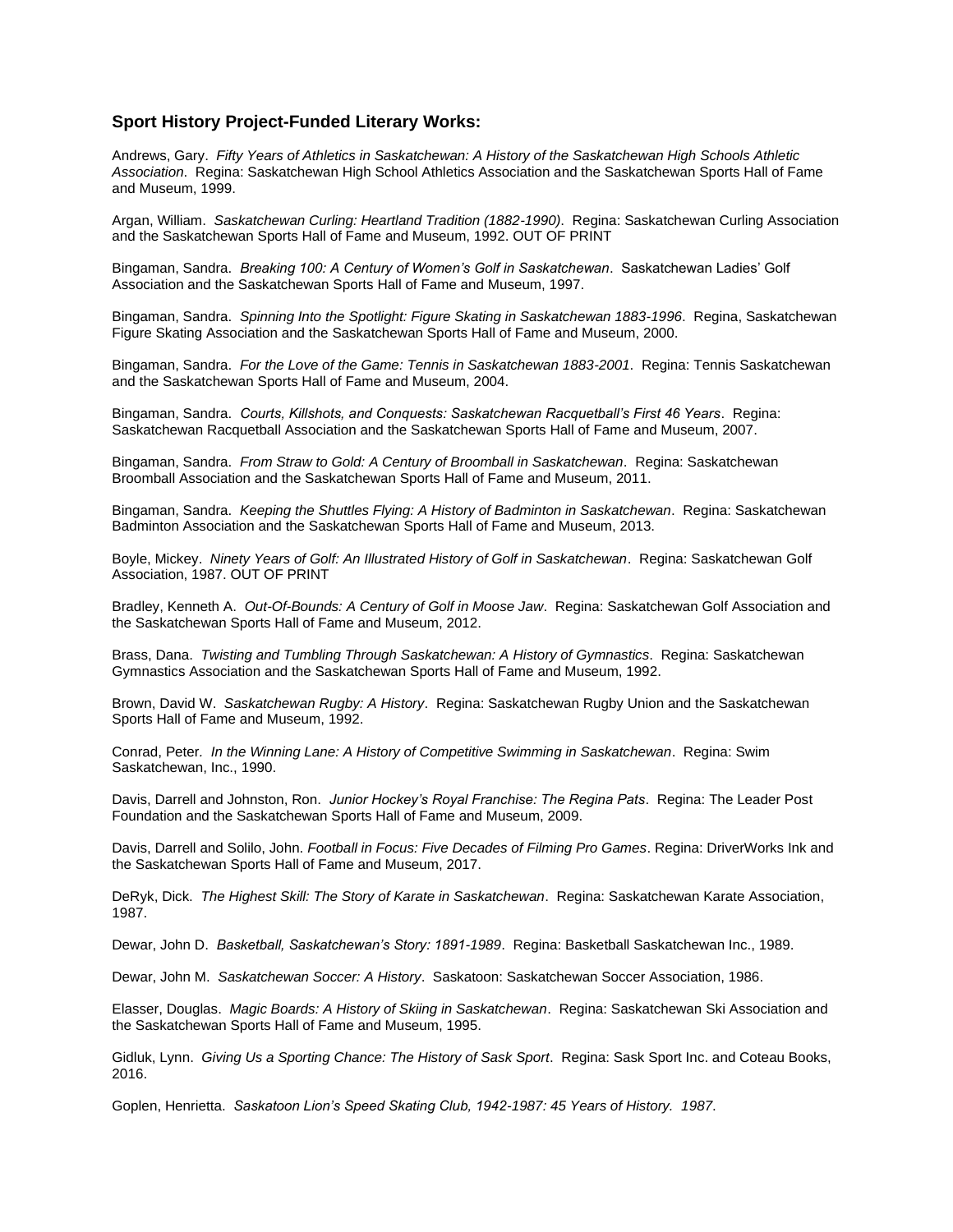Hack, Paul and Shury, Dave. *Wheat Province Diamonds: A Story of Saskatchewan Baseball*. Saskatchewan Baseball Association and Saskatchewan Sports Hall of Fame and Museum, 1997.

Hughes, Bob. *Regina Rams: A Winning Tradition*. Regina: University of Regina Rams Football Club and the Saskatchewan Sports Hall of Fame and Museum, 2003.

Kennedy, Michael P.J. *Dogs on Ice: A History of Hockey at University of Saskatchewan*. Saskatchewan Sports Hall of Fame and Museum and Friends of the Huskies, 2006.

Kennedy, Michael P.J. *Dogs on Ice: A History of Hockey at University of Saskatchewan Second Edition*. Saskatchewan Sports Hall of Fame and Museum, 2015.

Mortin, Jenni. *Safe at Home: A History of Softball in Saskatchewan*. Softball Saskatchewan and the Saskatchewan Sports Hall of Fame and Museum, Regina, 1997.

Nixon, Elva. *Fifty Years to Gold: Synchronized Swimming in Saskatchewan (1941-1991)*. Regina: Canadian Amateur Synchronized Swimming Association, Saskatchewan Section, Inc. and the Saskatchewan Sports Hall of Fame and Museum, 1993.

Powers, Ned. *Strikes 'n' Spares: A History of Bowling in Saskatchewan*. Regina: Bowling Federation of Saskatchewan and the Saskatchewan Sports Hall of Fame and Museum, 1993.

Powers, Ned. *Personal Best: The History of Track and Field in Saskatchewan*. Saskatoon: Saskatchewan Athletics and the Saskatchewan Sports Hall of Fame and Museum, 1997.

Powers, Ned. *The Hilltops: A Canadian Junior Football Legacy*. Saskatoon. Saskatoon Hilltop Junior Football Club and the Saskatchewan Sports Hall of Fame and Museum, 2006.

Powers, Ned. *The Spirit of '89: Memories from the 1989 Jeux Canada Summer Games*. Saskatoon: The 1989 Jeux Canada Games Foundation Inc. and the Saskatchewan Sports Hall of Fame and Museum, 2014.

Pugh, Terry. *Prevailing Westerlies: A History of Sailing in Saskatchewan*. St. Peter's Press, Muenster, SK, Saskatchewan Sailing Clubs Association (and the Saskatchewan Sports Hall of Fame and Museum – Omitted in the credits), 1999.

Rediger, Pat. *Blades of Glory: The History of Speed Skating in Saskatchewan*. Mississauga: Saskatchewan Amateur Speed Skating Association and the Saskatchewan Sports Hall of Fame and Museum, 1999.

Rediger, Pat. *Riding With the Wind: The History of Cycling in Saskatchewan*. Regina: Saskatchewan Cycling Association and the Saskatchewan Sports Hall of Fame and Museum, 2001.

Riches, Stefan. *Moving Forward…Looking Back: Saskatchewan Rowing in the 20th Century*. Regina: Saskatchewan Rowing Association and the Saskatchewan Sports Hall of Fame and Museum, 2000.

Schneider, Anne. *With This Ring: The History of Ringette in Saskatchewan*. Regina: Ringette Association of Saskatchewan and the Saskatchewan Sports Hall of Fame and Museum, 1998.

Ulrich, Maureen. *Diamond Girls. One-Woman, One-Act play script*. Regina: Menagerie Productions and the Saskatchewan Sports Hall of Fame and Museum, 2016.

Zeman, Brenda. *88 Years of Puck Chasing in Saskatchewan*. Regina: WDS Associates and the Saskatchewan Sports Hall of Fame, 1983.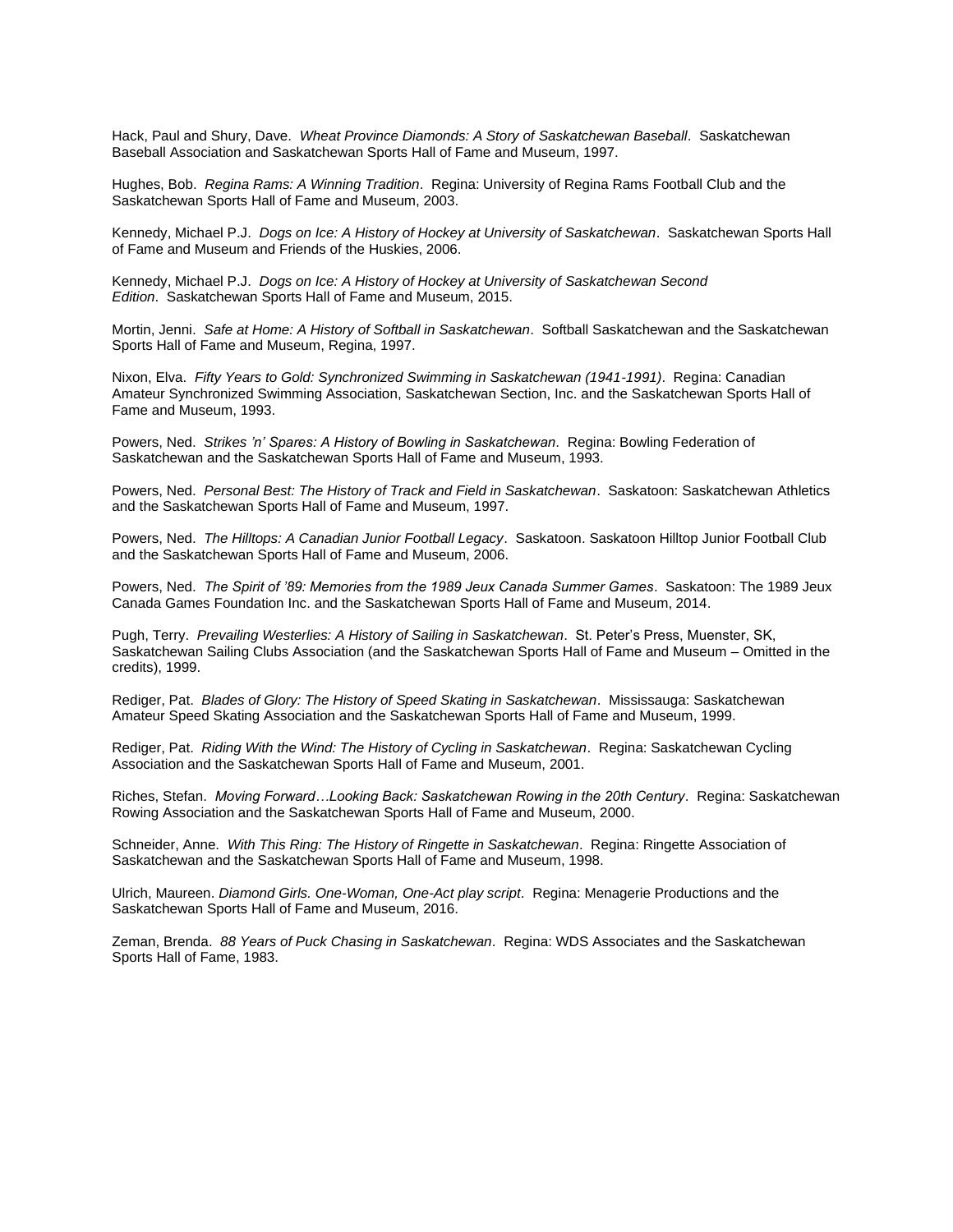### **GOVERNANCE COMMITTEE REPORT 2021-2022**

Members of the Governance Committee (comprising Samer Awadh, Trent Blezy, Robb Elchuk, Laurel Garven, Rankin Jaworski and Sheila Kelly) addressed the top organizational risk identified for the SSHF, that of fiduciary responsibility.

In 2020-2021 the Governance Committee brought forward revised bylaws to the membership that were approved in their entirety. Once implemented into regular operations it became apparent that there was an error in Article 3: Membership.

The current article reads:

- 3.2 Members of the Hall may include the following:
	- (i) Provincial Sport Governing Bodies;
	- (ii) Satellite sports halls of fame and sport museums in Saskatchewan;
	- (iii) Current members of the Board of the Hall;
	- (iv) Past Board members of the Hall who completed at least one (1) term while serving on the Board within the previous five (5) year time period;
	- (v) Individuals, families or corporations with three (3) consecutive years of paid dues in the Hall in the most recent four (4) years;
	- (vi) Inductees to the Hall who receive a complimentary membership with voting privileges in the year of induction; paid dues are required thereafter to retain voting privileges in any given year.

The intention of the Governance Committee was that individuals, families or corporations with three (3) years of paid dues in the Hall in the most recent four (4) years would be eligible for voting membership.

The amended article should read:

- 3.2 Members of the Hall may include the following:
	- (i) Provincial Sport Governing Bodies;
	- (ii) Satellite sports halls of fame and sport museums in Saskatchewan;
	- (iii) Current members of the Board of the Hall;
	- (iv) Past Board members of the Hall who completed at least one (1) term while serving on the Board within the previous five (5) year time period;
	- (v) Individuals, families or corporations with three (3) years of paid dues in the Hall in the most recent four (4) years;
	- (vi) Inductees to the Hall who receive a complimentary membership with voting privileges in the year of induction; paid dues are required thereafter to retain voting privileges in any given year.

### **Resolution being brought forward to the members**

**WHEREAS**, the Board has presented the amended article to the members of the Hall for the members' consideration;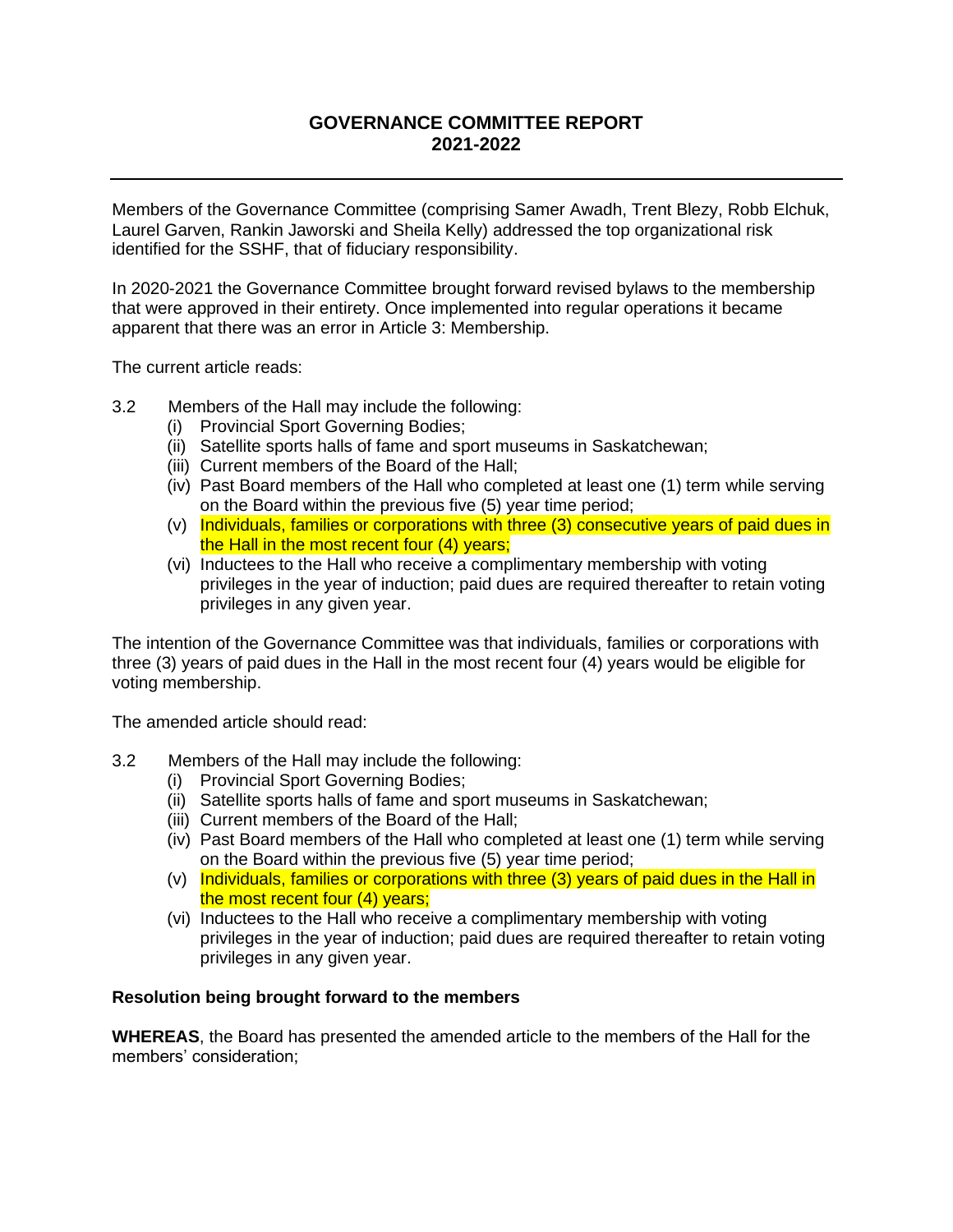**AND WHEREAS**, the members' desire to consider and, if deemed appropriate, confirm the amendment to the article presented to them by the Board;

**NOW THEREFORE, BET IT RESOLVED**, that Article 3: Membership as amended by the Board in the form presented to the members are hereby confirmed.

The SSHF's strategic priority specific to organizational development is designed "to create an effective and qualified board that is conscious of its own role and responsibilities; that is motivated by the mission of the organization; and that is willing and able to actively participate in board leadership." Consistent with this aim, the Governance Committee and Board have identified an array of skill sets collectively required for the Board.

During the past year the Governance Committee implemented a province-wide call for volunteer nominations, including serving on the board. Fourteen individuals answered the call. Through a process of informal and formal discussions to determine level of interest, availability, and identified skill set matches, four candidates are putting their names forward for election at this time. The remaining individuals will be maintained on an active prospects list for future engagement with the Hall.

The Board situation with the year ending March 31, 2022 is as follows:

- Rankin Jaworski has completed two years as past chair for a combined eight years on the board and will retire from the board.
- Robb Elchuk has completed two terms and will move into the non-elected position of past chair.
- Michael "Mike" Babcock has completed his first full term, having stepped in mid-term for Justin Scott, and will stand for re-election
- Tennille Grimeau has completed her first term and will stand for re-election

At present the following six (6) individuals remain serving on the board *(in alphabetical order)*:

- **•** Samer Awadh
- **■** Trent Blezy
- Robb Elchuk
- **•** Laurel Garven
- **·** Tim Leier
- Kelvin Ostapowich

In order to comply with the Articles of Incorporation, which state a minimum of nine (9) and a maximum of 14 Directors on the Board, the following six individuals are being presented for election to the Board of Directors of the Saskatchewan Sports Hall of Fame:

- Michael "Mike" Babcock
- Tennille Grimeau
- **■** Jeff Lightheart
- Karen Meban
- Christopher "Chris" Weitzel
- Cary Wessel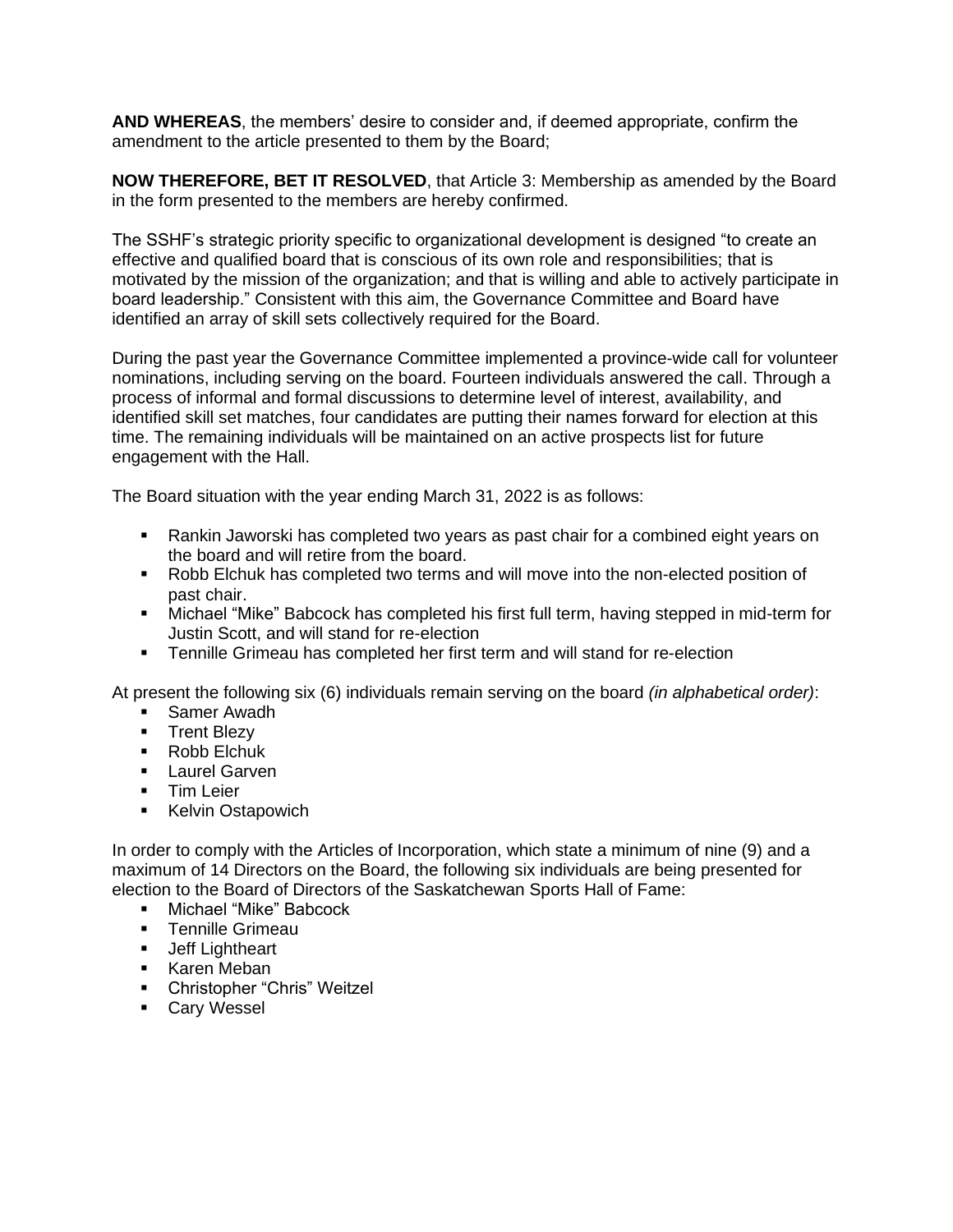### **Michael W. Babcock, CPA, CGA, H.BCOMM**

Michael ("Mike") Babcock was born in Barrie, Ontario, where he lived until his family moved to Regina in 1981, when his father accepted job transfer.

Growing up with his three brothers, Mike has always been very active in sports – hockey, baseball, soccer, golf, running, etc. His love of sports lead him to volunteer his time as a coach, treasurer, and manager of various sporting teams and organizations over the years.

Mike married his wife, Trisha, in 1998, and has two sons – Josh (20) and Lucas (18). His household is rounded out with two Australian Shepherds – mother and daughter (Winnie and Tremor) and a housecat named Blaze.

Mike has a Bachelor of Commerce Degree (Honours) from Laurentian University and received his Certified General Accountants designation in 2007 and his Chartered Professional Accounts Designation in 2014 when the three national accounting designations unified.

Mike opened up his own accounting practice in 2016 in a desire to diversify his experiences into different industries, while at the same time, providing high level CFO and Controllership support to smaller companies that wouldn't normally be able to afford to fill those roles full-time.

Mike has been member of the Saskatchewan Sports Hall of Fame Board since 2017 serving as Treasurer.

In his spare time, Mike enjoys golf, hockey, and working out, reading, and spending time with family and friends.

### **Tennille Grimeau**

Tennille Grimeau, originally from Melville, Saskatchewan, has received a Diploma in Hospitality & Tourism Marketing and Masters Certificate in Project Management. She soon began her 20 year career in loyalty marketing with the Saskatchewan Indian Gaming Authority (SIGA) where she was responsible for the strategic development and marketing of the Players Club loyalty program for SIGA's seven casino properties, including member acquisition, direct marketing, data analytics, and branding. At SIGA, she contributed to several committees and project teams, including casino openings, implementation of enterprise management software, and custom development of self-serve kiosk solutions.

In the fall of 2021, Tennille began her new role at Federated Co-operatives Limited (FCL) in the position of Loyalty Manager, where she is responsible for supporting the successful build, operationalization, and implementation of a new consumer loyalty program across Western Canada.

Tennille has been involved in various individual and group sports and has an appreciation for the role that sport has played in her personal development. She now enjoys watching her daughter excel and develop through her passion for hockey and softball.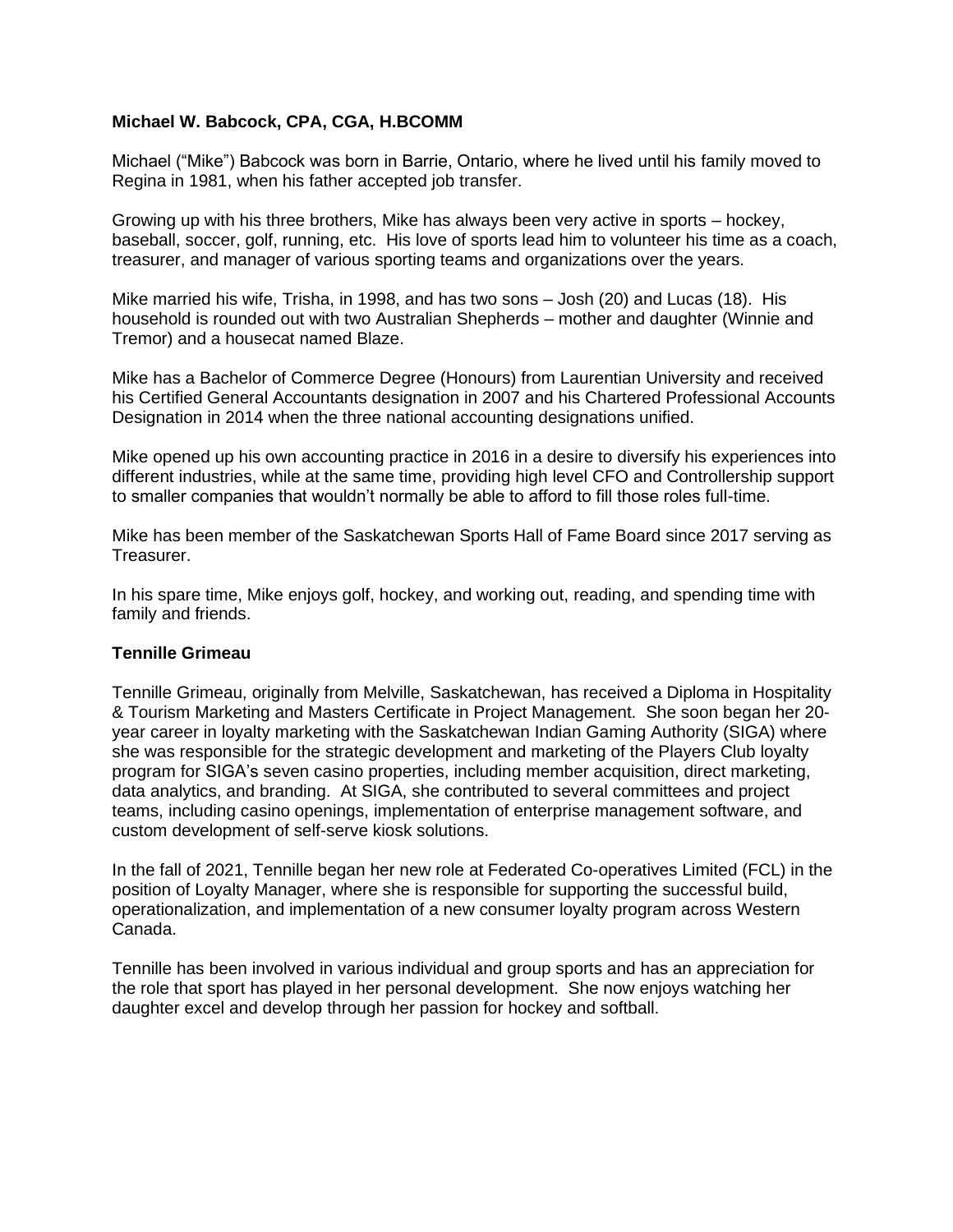### **Jeff Lightheart**

Jeff Lightheart is a Certified Financial Planner (CFP©) and is the owner of a planning firm in Regina. He spends significant time volunteering with FP Canada, where he sits on the CFP Examination Panel, and the Hearing Panel Roster.

Jeff was a mediocre (at best) hockey player but turned out to be a decent hockey and power skating instructor. He spent many years teaching hockey clinics across Alberta, Saskatchewan, British Columbia, and even a few summer hockey camps in Austria.

Although Jeff will never be inducted, he has a close affiliation to the Saskatchewan Sports Hall of Fame. His wife, Nancy was a member of the 1991 Sundown Optimist Buffalo Gals who were inducted in 1996 for their performance at the World Championships in Podova, Italy. Nancy's sister, Jill Zimmer was also on that team. Jeff and Nancy's daughters became baton twirlers and continue to be coached by another inductee, Maureen Johnson. If that weren't enough, Nancy's dad, brother, and uncle are also in the Hall. All of this makes Jeff related to the Hall by marriage, perhaps an inductee in-law?

Regardless, Jeff enjoys history, sports, and community and looks forward to helping preserve and celebrate Saskatchewan's diverse and deep sporting history.

### **Karen Meban**

Karen Meban is employed at CBC Regina as an Integrated Account Lead and has worked in media advertising sales for 22 years. Karen is originally from Charlottetown, Prince Edward Island but her career began in Sudbury, Ontario where she graduated from Laurentian University as a five year veteran of the nationally ranked Lady Vees basketball program. Upon graduation, and while starting her career, Karen was the assistant coach for the Lady Vees program before moving to Regina in 2003.

Karen is the mother of three active kids and volunteers as a coach in basketball, ringette, and hockey. Karen believes that sport engagement is the key to building strong leaders and communities. She hopes that through her love for sport, and her knowledge of the media landscape in Saskatchewan, she can help tell the story of the pride that exists at the Saskatchewan Sports Hall of Fame.

### **Christopher Weitzel**

Christopher Weitzel graduated from the University of Regina in 2000 with a BA and then went on to the University of Saskatchewan College of Law and Capital Law School earning his JD in 2003 from U of S. Since 2004 he has practiced in various law firm and in-house counsel roles and is currently the Associate General Counsel - Corporate at Saskatchewan Government Insurance. His practice involves contract, procurement, privacy, litigation and trademark issues as well as leadership responsibilities. He also earned his Certified In-House Counsel (CIC.C) designation in 2020 from Rotman School of Management and in 2020 received his Saskatchewan Queen's Counsel (QC) designation.

He is currently on the Canadian Bar Association Executive Board for Saskatchewan and was President of the CBA SK in 2020-2021. He has also volunteered with Pro Bono Saskatchewan and the Canadian Cancer Society. He continues to be active playing many sports as well as coaching youth hockey and soccer teams in Regina.